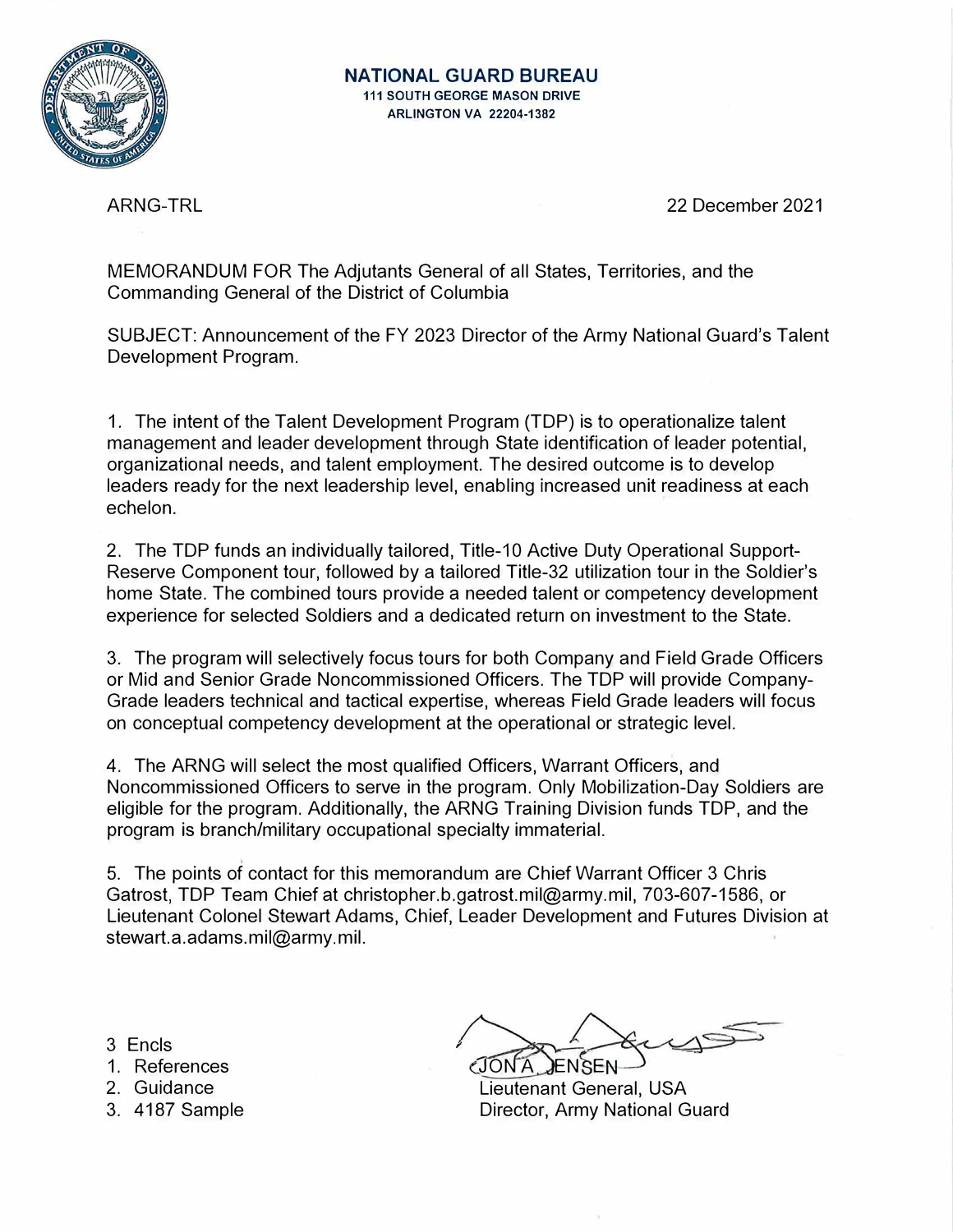Enclosure 1

References.

1. DoD Instruction 1215.06, (Uniform Reserve, Training, and Retirement Categories for the Reserve Components), 11 March 2014, Incorporating Change 1, Effective 19 May 2015).

2. Army Regulation 350-1, (Army Training and Leader Development).

3. The Army National Guard Leader Development Strategy, 6 November 2012.

4. Army Doctrine Reference Publication 6-22, (Army Leadership).

5. National Guard Bureau, ARNG-HRH memorandum (Guidance for Army National Guard (ARNG) Members Performing Active Duty Operational Support-Reserve Component (ADOS-RC) Duty under the Authority of 10 U.S.C. § 12301(d) (ARNG-HRH Policy Memo) (PPOM #21-001)), 14 May 2021.

6. Title 10 U.S.C. § 12301(d) (Reserve components generally).

7. Title 32 U.S.C. § 501 (Training generally).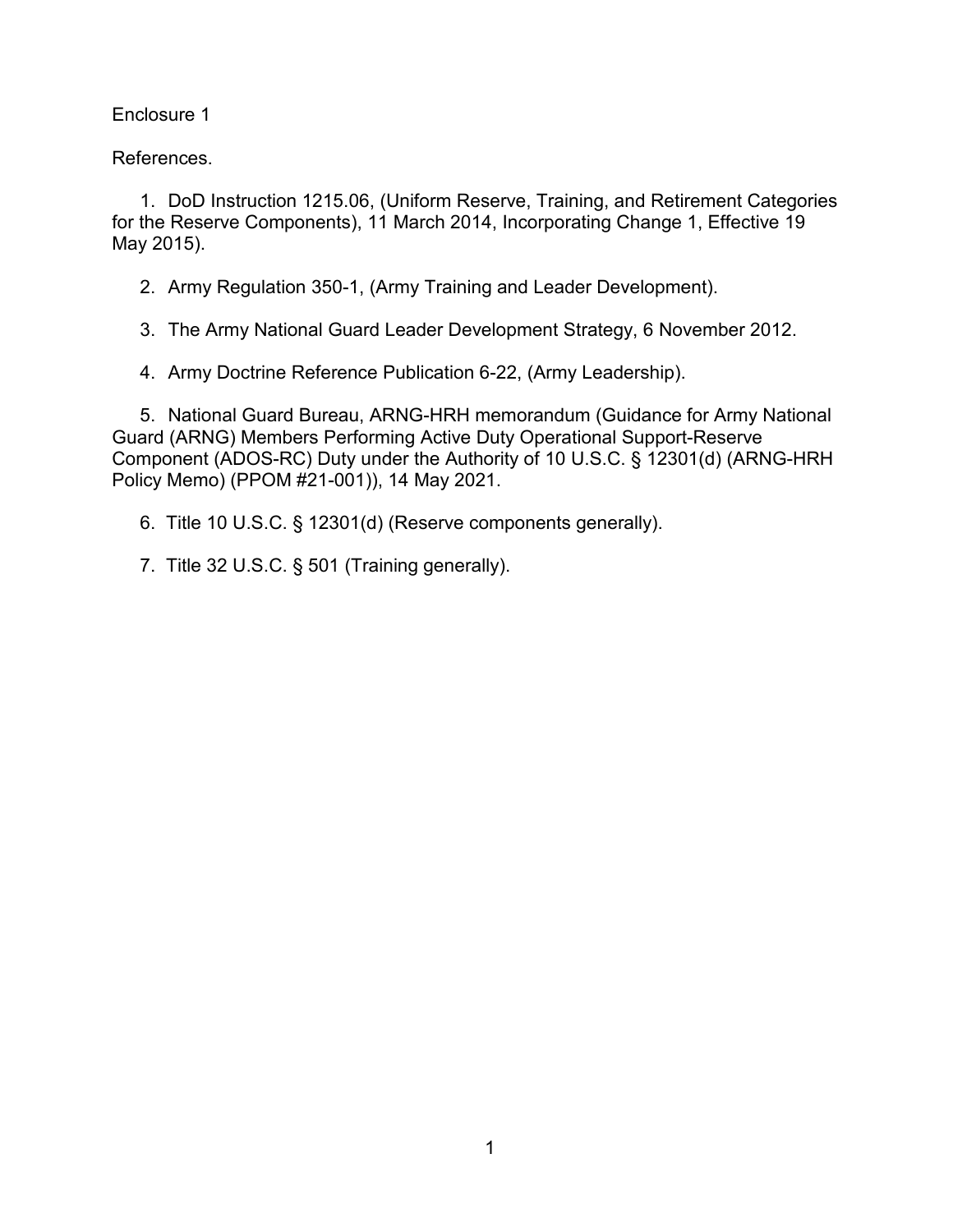## ARNG-TRL SUBJECT: Talent Development Program Guidance

1. Objectives. The Talent Development Program (TDP) provides training, education, and a broadening experience leveraging the ARNG Leader Development and Talent Management. The program utilizes CONUS National Guard assignments, active component assignments, multicomponent assignments, and functional training opportunities to develop competent, adaptive, and agile leaders capable of providing value-added experience and service back to the State.

a. States should identify TDP participants based on observed potential or talent capability, which can fulfill a State's required capability or capacity gap. Furthermore, participants should be highly talented and capable personnel identified as potential Active Guard Reserve Program accession or future critical leaders.

b. Company Grade Officers and Mid-Grade Noncommissioned Officers (NCOs) will leverage opportunities to develop their technical and tactical competencies and talents to serve as high-performing direct level leaders in their parent formations. These Soldiers will attain skills necessary to achieve their maximum potential as technical leaders in various roles, including, but not limited to, Combat Training Center, Observer Controller/Trainers, Master Gunners, and Functional or Professional Military Education (PME) Cadre, along with a myriad of other opportunities.

c. Field Grade Officers and Senior NCOs will leverage opportunities to develop their conceptual competencies, knowledge, skills, and behaviors to serve as confident and competent leaders at the organizational and State level. These Soldiers will develop their talent in various roles at the operational and strategic level, such as ARNG Directorate Staff, Headquarters Department of the Army Staff, Army Service Component Command Staff, Inter-Agency, and Army or Joint PME Cadre.

d. States must have a pre-determined utilization tour identified for TDP participants addressing a needed capability within the State, commensurate with their T-10 experience tour.

2. Administration and funding. The TDP is subject to the availability of ARNG funding. Therefore, tour curtailment and/or training cancelation may occur due to a lack of funding. Talent Development Program participants perform ADOS-RC duty under the authority of Title 10 U.S.C. § 12301(d) and Title 32 U.S.C. § 501. Accordingly, the ARNG Leader Development Division manages TDP tours under the governance of reference 5. The TDP administration and funding procedures are congruent to those prescribed for the ADOS- RC program (other than counter-drug) in support of the ARNG Directorate (e.g., applicability) eligibility and waiver requirements, the 1,095-day operational support threshold, medical requirements, evaluations, and administrative management. As an exception, the Leader Development Division will secure funding for the training/education opportunities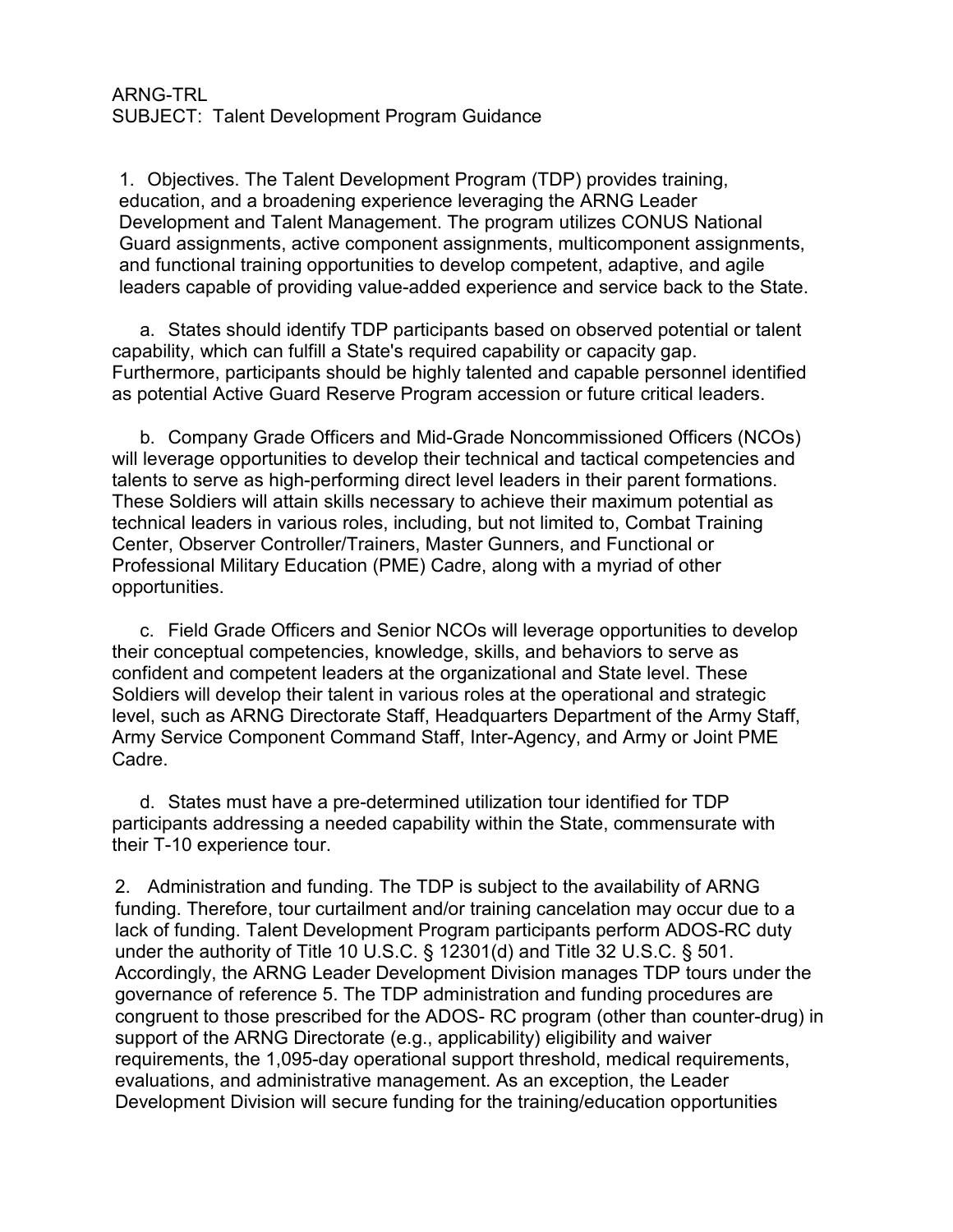## ARNG-TRL SUBJECT: Talent Development Program Guidance

provided through the TDP. Soldiers that are ineligible for ADOS-RC are consequently ineligible for the TDP.

3. Eligibility Requirements. The TDP is open to ARNG M-DAY Soldiers, which includes Title 5 and Title 32 technicians, in the ranks of Sergeant through Master Sergeant, Warrant Officer 1 through Chief Warrant Officer 4, and First Lieutenant through Lieutenant Colonel. Applicants must have all applicable PME completed before application submission.

a. Soldiers must hold the eligible rank before the 31 May 2022 submission date. Soldiers pending promotion and/or promoted to a higher grade after applying are eligible to participate and continue to participate. The TDP is not prohibitive in any way to promotions.

b. Soldiers selected must be available to conduct a PCS move and fill a CONUS ADOS-RC assignment for one year. Upon completing their T-10 tour, ARNG will fund a T-32 utilization tour for the Soldier, allowing them to bring the skills and knowledge acquired and incorporate it into their home State.

4. Nominations are due no later than 31 May 2022. Send complete nomination packets to [ng.ncr.ngb-arng.mbx.arng-g3-ldt@army.mil. N](mailto:ng.ncr.ngb-arng.mbx.arng-g3-ldt@mail.mil)ominations received after 31 May 2022 will not be considered.

5. Nomination Requirements. All TDP applicants require the following documentation. Email all documents via a single pdf file. Do not submit as a pdf portfolio.

a. A "Talent Needs Statement" signed by the first Lieutenant Colonel in the Soldier's Chain of Command. The memorandum identifies the competency or talent gap the State has identified, the utilization-tour duty description, and billet identification that will fill the requirement. The first Colonel in the Chain of Command should sign statements for Lieutenant Colonels.

b. A candidate endorsement memorandum signed by the Soldier's senior supervisor. The endorsement should clearly articulate the candidate's potential to fill the gap identified in the needs statement and the State's talent management plan.

c. Candidate DA 4187 requesting assignment within the TDP. The DA4187 requires the candidate's signature and recommended approvals from the candidate's Chain of Command up to the first O-6. The ARNG Training Division Chief is the final approval authority.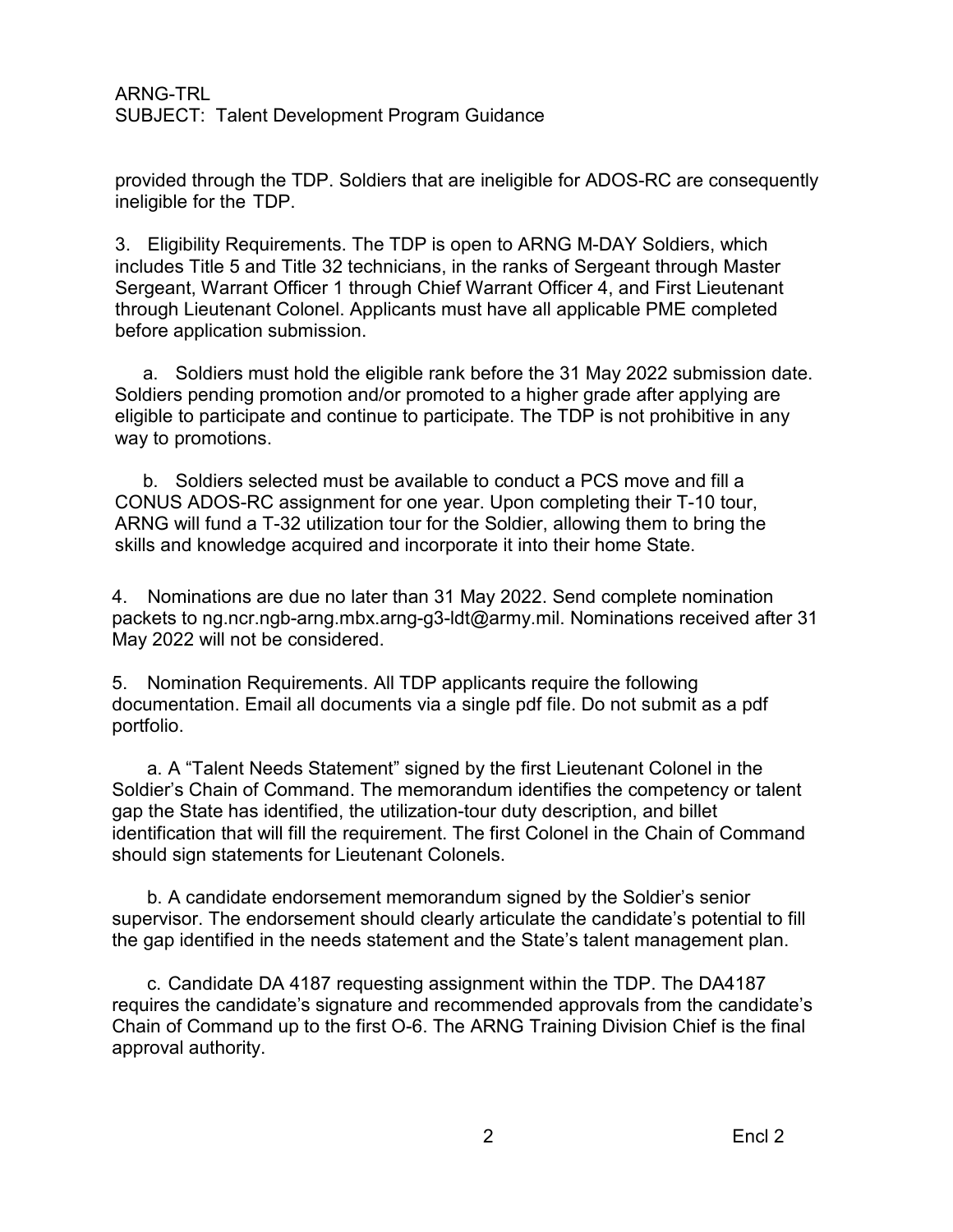## ARNG-TRL SUBJECT: Talent Development Program Guidance

d. Current Selection Record Brief.

e. OERs/NCOERs. Applicants must submit their last four consecutive evaluation reports, as applicable. Academic Evaluation Reports from resident PME courses are acceptable in lieu of an OER/NCOER, as applicable.

f. Physical Fitness. Applicants must submit a current fitness test scorecard, DA 705, and height/weight screening form (DA 5500), in accordance with current HQDA guidance.

g. Statement of no adverse action from the applicant stating the candidate is not flagged and has received no civil, criminal, or military adverse action in the preceding two years.

h. Security clearance verification memorandum signed by the local Security Manager.

i. Copy of Individual Medical Records (IMR). Ensure no red status on any section of the IMR. Medically non-ready Soldiers are ineligible.

j. Retirement Points Accounting System Statement. Applicants are ineligible if they have more than 15 years of Active Federal Service at the time of their application. Soldiers may not have 365 continuous days of ADOS upon reaching 1 October 2022.

6. Notification of selection will occur directly from the Leader Development Branch to the selected Soldier and State JFHQ. Notification will occur on or before 30 June 2022. Applicants must be prepared to PCS on or before 31 October 2022.

7. Placement into a broadening assignment will be based on cohort, branch/MOS, skill-set, and operational needs.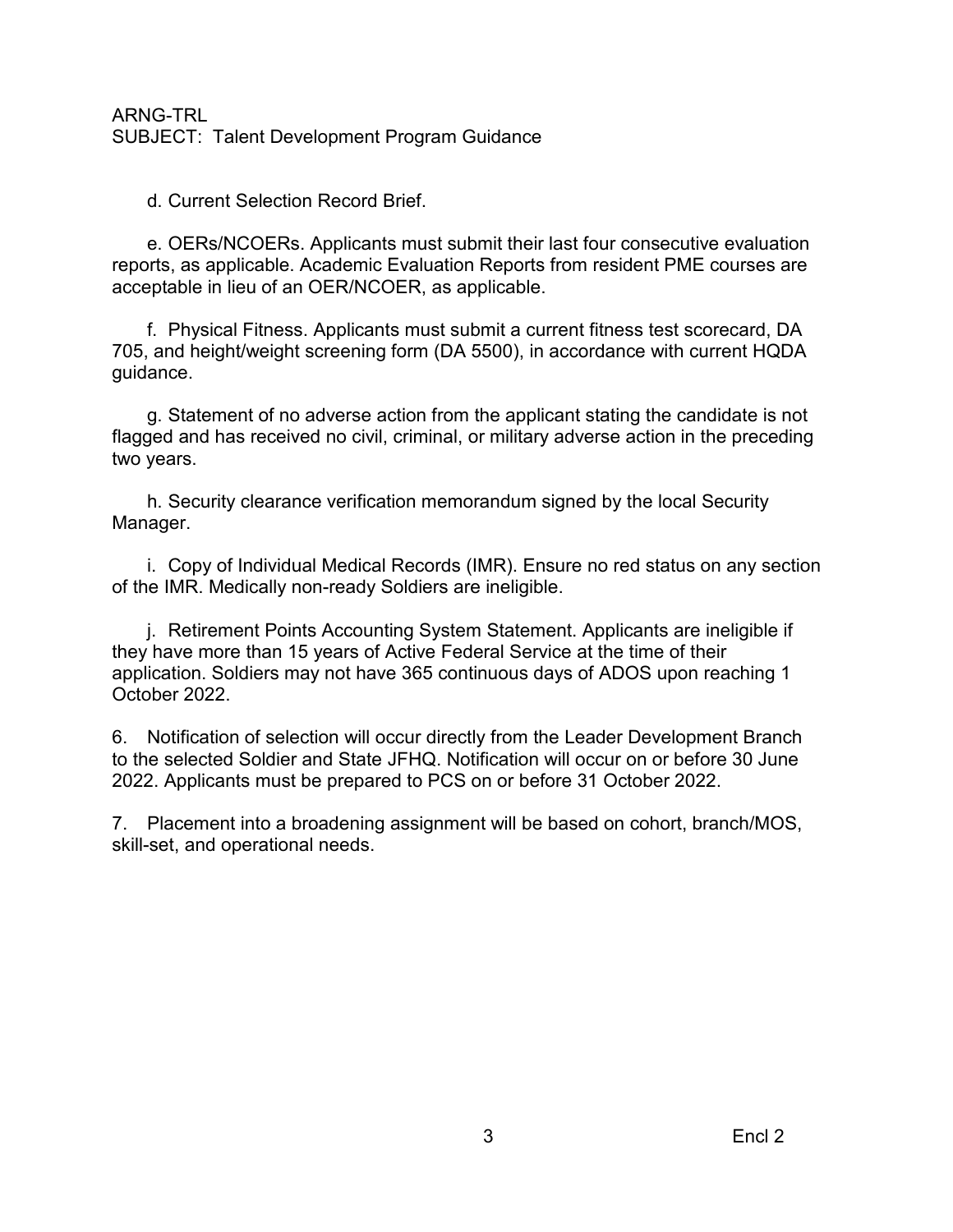|                                                                                                               | PERSONNEL ACTION<br>For use of this form, see PAM 600-8; the proponent agency is DCS, G-1.                                       |                                                                                                                            |
|---------------------------------------------------------------------------------------------------------------|----------------------------------------------------------------------------------------------------------------------------------|----------------------------------------------------------------------------------------------------------------------------|
|                                                                                                               | DATA REQUIRED BY THE PRIVACY ACT OF 1974                                                                                         |                                                                                                                            |
| <b>AUTHORITY:</b>                                                                                             | Title 10, USC, Section 3013, E.O. 9397 (SSN), as amended                                                                         |                                                                                                                            |
| PRINCIPAL PURPOSE: To request or record personnel actions for or by Soldiers in accordance with DA PAM 600-8. |                                                                                                                                  |                                                                                                                            |
| <b>ROUTINE USES:</b>                                                                                          |                                                                                                                                  | The DoD Blanket Routine Uses that appear at the beginning of the Army's compilation of systems of records may              |
| apply to this system.                                                                                         |                                                                                                                                  |                                                                                                                            |
| <b>DISCLOSURE:</b>                                                                                            | request for personnel action.                                                                                                    | Voluntary; however failure to provide Social Security Number may result in a delay or error in processing the              |
| 1. THRU (Include ZIP Code)<br>National Guard Bureau                                                           | 2. TO (Include ZIP Code)                                                                                                         | 3. FROM (Include ZIP Code)                                                                                                 |
| ATTN: ARNG-TRL                                                                                                | National Guard Bureau                                                                                                            | Your Unit                                                                                                                  |
| 111 S George Mason Dr                                                                                         | ATTN: ARNG-TR                                                                                                                    |                                                                                                                            |
| Arlington, VA 22204-1382.                                                                                     | 111 S George Mason Dr<br>Arlington, VA 22204-1382                                                                                |                                                                                                                            |
|                                                                                                               | <b>SECTION I - PERSONAL IDENTIFICATION</b>                                                                                       |                                                                                                                            |
| 4. NAME (Last, First, MI)                                                                                     | 5. GRADE OR RANK/PMOS/AOC                                                                                                        | 6. SOCIAL SECURITY NUMBER                                                                                                  |
| Name                                                                                                          | Rank                                                                                                                             | $000 - 00 - 0000$                                                                                                          |
|                                                                                                               | SECTION II - DUTY STATUS CHANGE (AR 600-8-6)                                                                                     |                                                                                                                            |
| 7. The above Soldier's duty status is changed from                                                            |                                                                                                                                  |                                                                                                                            |
|                                                                                                               | effective                                                                                                                        | to                                                                                                                         |
|                                                                                                               |                                                                                                                                  | hours,                                                                                                                     |
| 8. I request the following action: (Check as appropriate)                                                     | SECTION III - REQUEST FOR PERSONNEL ACTION                                                                                       |                                                                                                                            |
| Service School (Enl only)                                                                                     | Special Forces Training/Assignment                                                                                               | <b>Identification Card</b>                                                                                                 |
| ROTC or Reserve Component Duty                                                                                | On-the-Job Training (Enl only)                                                                                                   | <b>Identification Tags</b>                                                                                                 |
| Volunteering For Oversea Service                                                                              | Retesting in Army Personnel Tests                                                                                                | Separate Rations                                                                                                           |
| Ranger Training                                                                                               | Reassignment Married Army Couples                                                                                                | Leave - Excess/Advance/Outside CONUS                                                                                       |
| Reassignment Extreme Family Problems                                                                          | Reclassification                                                                                                                 | Change of Name/SSN/DOB                                                                                                     |
| Exchange Reassignment (Enl only)                                                                              | Officer Candidate School                                                                                                         | Other (Specify)<br>$\overline{\sf x}$                                                                                      |
|                                                                                                               |                                                                                                                                  | Talent Development Program                                                                                                 |
| Airborne Training                                                                                             | Asgmt of Pers with Exceptional Family Members                                                                                    | Assignment                                                                                                                 |
| 9. SIGNATURE OF SOLDIER (When required)                                                                       |                                                                                                                                  | 10. DATE (YYYYMMDD)                                                                                                        |
|                                                                                                               | SECTION IV - REMARKS (Applies to Sections II, III, and V) (Continue on separate sheet)                                           |                                                                                                                            |
|                                                                                                               |                                                                                                                                  | I request assignment within the Talent Development Program, ARNG-G3, Leader Development Branch for FY '23 - FY '24 cohort. |
|                                                                                                               | I understand that this is a PCS move. BAH will be based on duty location.                                                        |                                                                                                                            |
|                                                                                                               | I understand that if assigned to the TDP, my direct reporting requirement is to ARNG G3-TRL.                                     |                                                                                                                            |
| I can be contacted via the below methods-                                                                     |                                                                                                                                  |                                                                                                                            |
| Phone:                                                                                                        |                                                                                                                                  |                                                                                                                            |
| Mil Email:                                                                                                    |                                                                                                                                  |                                                                                                                            |
| Civ Email:                                                                                                    |                                                                                                                                  |                                                                                                                            |
|                                                                                                               |                                                                                                                                  |                                                                                                                            |
|                                                                                                               |                                                                                                                                  |                                                                                                                            |
|                                                                                                               |                                                                                                                                  |                                                                                                                            |
|                                                                                                               |                                                                                                                                  |                                                                                                                            |
|                                                                                                               |                                                                                                                                  |                                                                                                                            |
|                                                                                                               |                                                                                                                                  |                                                                                                                            |
|                                                                                                               |                                                                                                                                  |                                                                                                                            |
|                                                                                                               |                                                                                                                                  |                                                                                                                            |
|                                                                                                               | SECTION V - CERTIFICATION/APPROVAL/DISAPPROVAL                                                                                   |                                                                                                                            |
|                                                                                                               | 11. I certify that the duty status change (Section II) or that the request for personnel action (Section III) contained herein - |                                                                                                                            |
| HAS BEEN VERIFIED                                                                                             | $ \times $ RECOMMEND APPROVAL<br>RECOMMEND DISAPPROVAL                                                                           | <b>IS APPROVED</b><br>IS DISAPPROVED                                                                                       |
| 12. COMMANDER/AUTHORIZED REPRESENTATIVE                                                                       | 13. SIGNATURE                                                                                                                    | 14. DATE (YYYYMMDD)                                                                                                        |
| Commander                                                                                                     |                                                                                                                                  |                                                                                                                            |
| DA FORM 4187, MAY 2014                                                                                        | SUPERSEDES DA FORM 4187, JAN 2000                                                                                                | Page 1 of 2                                                                                                                |
|                                                                                                               | AND REPLACES DA FORM 4187-1-R, APR 1995                                                                                          | APD LC v1.03ES                                                                                                             |

 $\label{eq:2} \frac{1}{2} \sum_{i=1}^n \frac{1}{2} \sum_{j=1}^n \frac{1}{2} \sum_{j=1}^n \frac{1}{2} \sum_{j=1}^n \frac{1}{2} \sum_{j=1}^n \frac{1}{2} \sum_{j=1}^n \frac{1}{2} \sum_{j=1}^n \frac{1}{2} \sum_{j=1}^n \frac{1}{2} \sum_{j=1}^n \frac{1}{2} \sum_{j=1}^n \frac{1}{2} \sum_{j=1}^n \frac{1}{2} \sum_{j=1}^n \frac{1}{2} \sum_{j=1}^n \frac{1}{$ 

 $\sim$